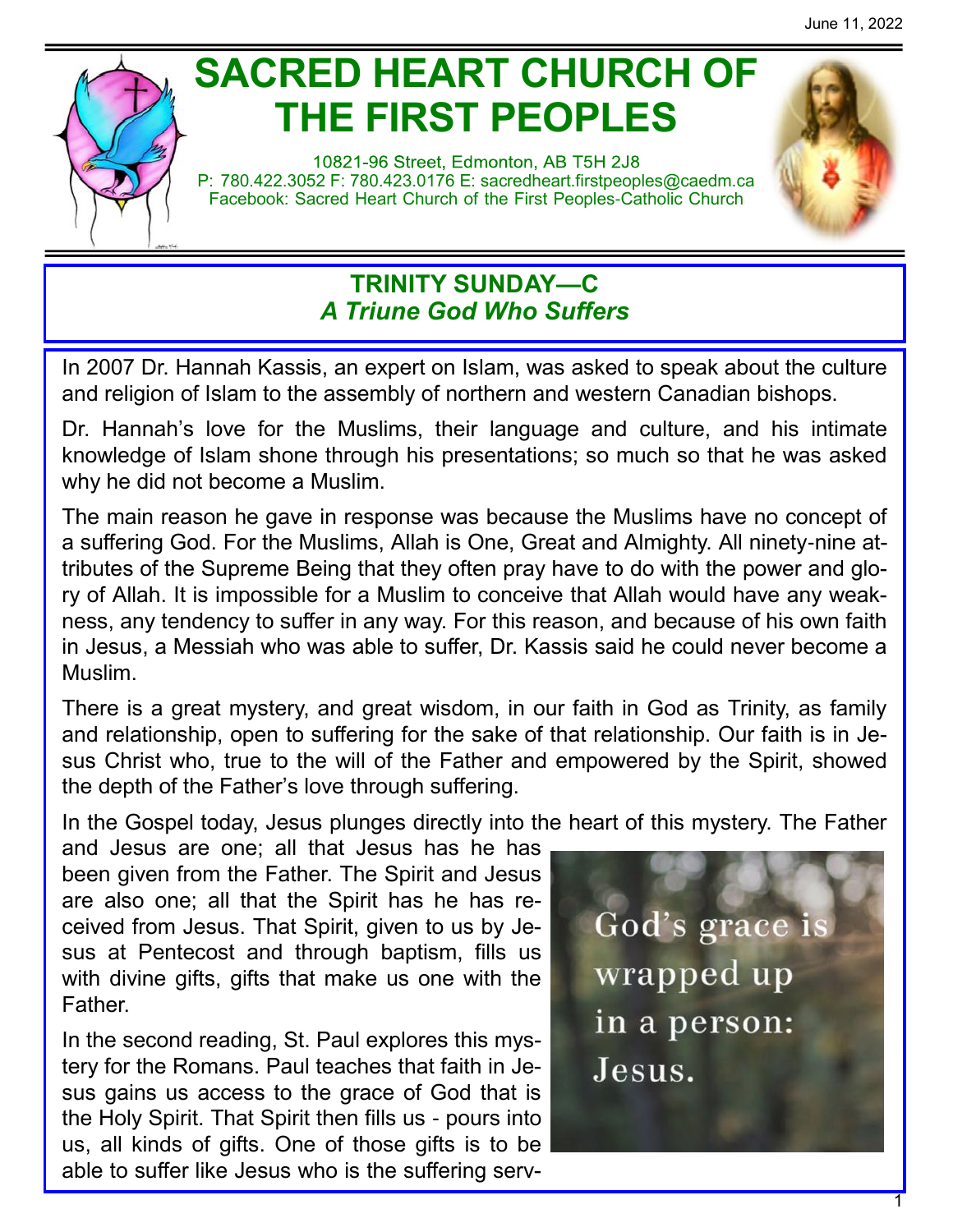ant of God, who suffered for us out of self-sacrificial love. The Spirit of that same Jesus, according to St. Paul, will give us the strength and endurance to even boast of our sufferings for the sake of Jesus and out of love for others.

Paul then provides a whole spirituality of suffering. Suffering out of faith in Jesus and love for others produces endurance, and endurance produces character. but God's reward is How true it is there are lessons in life that only suffering will teach us. That character then produces hope, a hope that is the assurance of the presence of God's Spirit within us. That hope is also a source of joy in being made like Christ who himself suffered for us.



That is the mystery of our faith, faith in Jesus who is one with the Father and the Holy Spirit.

Let us turn to another expert on the nature of God, Fr. Cantalemessa, the papal preacher, who puts it this way:

"The Christian response to the problem of innocent suffering is wrapped up in one name: Jesus Christ! Jesus did not come to give us expert explanations about suffering; he came rather silently to take it upon himself. Taking it upon himself, however, he changed it entirely: from a sign of malediction, he made it an instrument of redemption…. Even more: he made it the supreme value, the highest order of greatness in this world. This is a type of suffering that brings us closer to God. Only God, in fact, suffers as innocent in an absolute sense."

We have all seen persons who have shown much love through the acceptance of perhaps a handicapped child, who have given themselves selflessly to that child and grown into patient, compassionate, beautiful human beings because of the suffering they have accepted with faith and love. That is the mystery of life connecting us with our Triune God who is family and relationship, and who in Jesus was able to show us the way of redemptive suffering.

The Eucharist makes present for us the love of Jesus for the Father in accepting the cross. It is made possible through the power of the same Spirit that filled him with faith in the Father's love and empowers us to do the same.

So, let us put our complete faith in God as Father, Son and Holy Spirit, as family and relationship, and express that faith in our willingness to suffer for others as Jesus did for us.

Archbishop Emeritus Sylvain Lavoie, OMI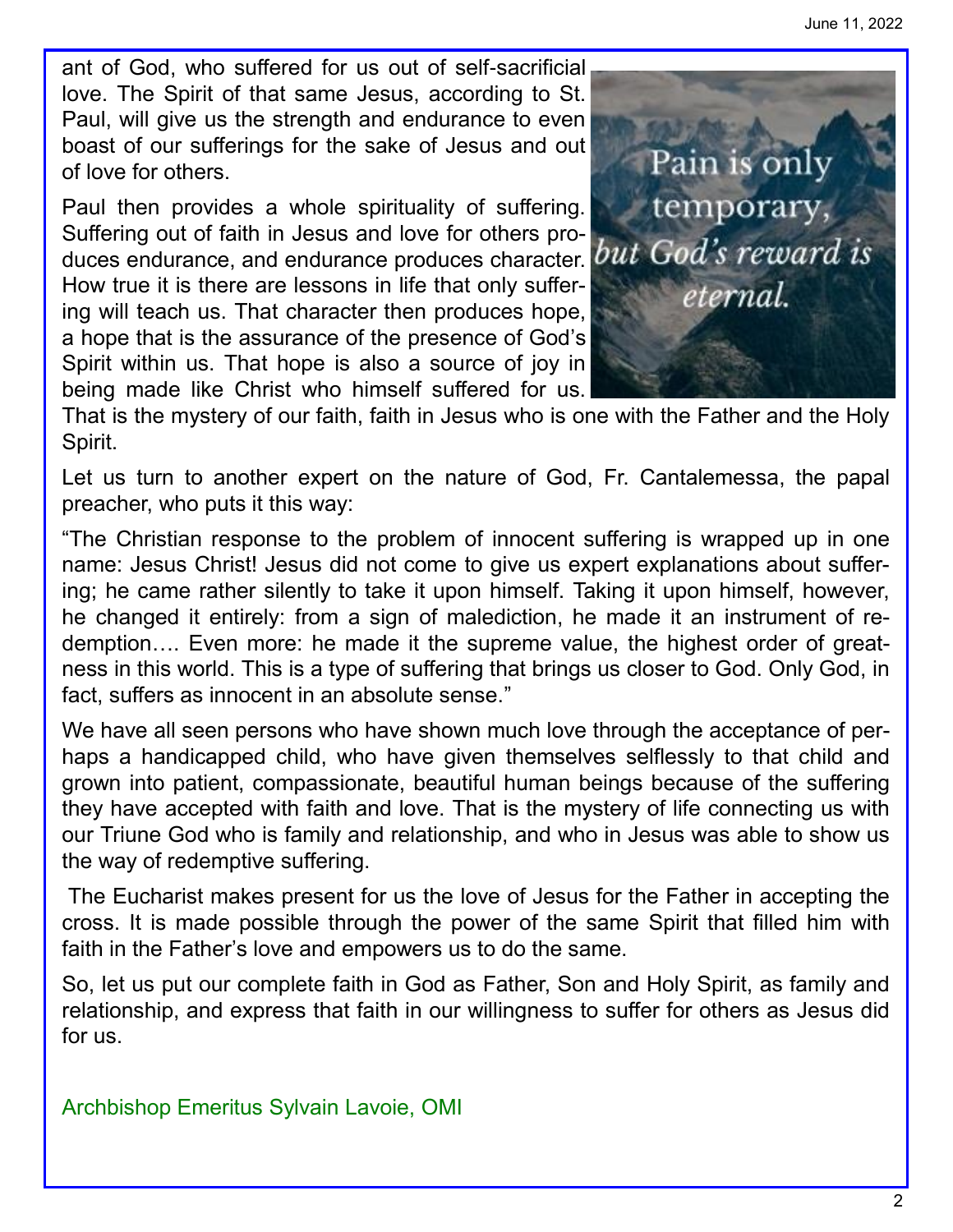## **GOD'S SENSE OF HUMOR**

If we genuinely trust scripture, our own experience, and our own sanity, we can only conclude that God has a sense of humor, and a robust and sneaky one at that. Where's the evidence?

A generation ago, Peter Berger wrote a remarkable little book entitled, A Rumor of Angels. Unlike Aquinas, Anselm, Descartes, and a number of renowned philosophers, he didn't try to "prove" the existence of God through logic and argumentation. Rather, he simply examined a number of very ordinary human experiences and pointed to what's hidden inside and behind the walls of those experiences. For instance, when a mother soothes and calms a frightened child at night, assuring the child that there is nothing to fear, she does this in good faith only because at some deep level she intuits that ultimately everything is all right. In effect, unconsciously, she is praying a Creed.

Now, one of the experiences Berger highlights is the experience of humor. Here's his thesis: no matter how oppressive and dire the circumstance, human beings always have the capacity to make light of it, to view it through the prism of irony and humor. For example, martyrs have joked with their executioners and, no doubt, there was some banter, sarcasm, irony, and bitter humor at times inside extermination camps. The fact that people can do this, and do in fact do it, shows that there is always something transcendent inside us, something over which no human oppression has power, something that sets us above any situation within which we find ourselves. Our sense of irony and humor manifests that something in our soul sets us above anything that can beset us.

And, this can have its source in only one place, inside of the Creator who made us. Thus, not only must God have a sense of humor, humor must be something inherent within the nature of God, since humor is good and God is the author of all that is good.

There's a school of classical philosophy that believes God has four transcendental properties. God, it teaches, is One, True, Good, and Beautiful – to this we can add,

Humorous. Moreover, this can be inferred from more than just the fact that sometimes we sense that humor manifests our transcendence within a given situation. More importantly, we can infer that humor has some godliness from examining the component parts of love. God is love, and humor is undeniably an important part of love.

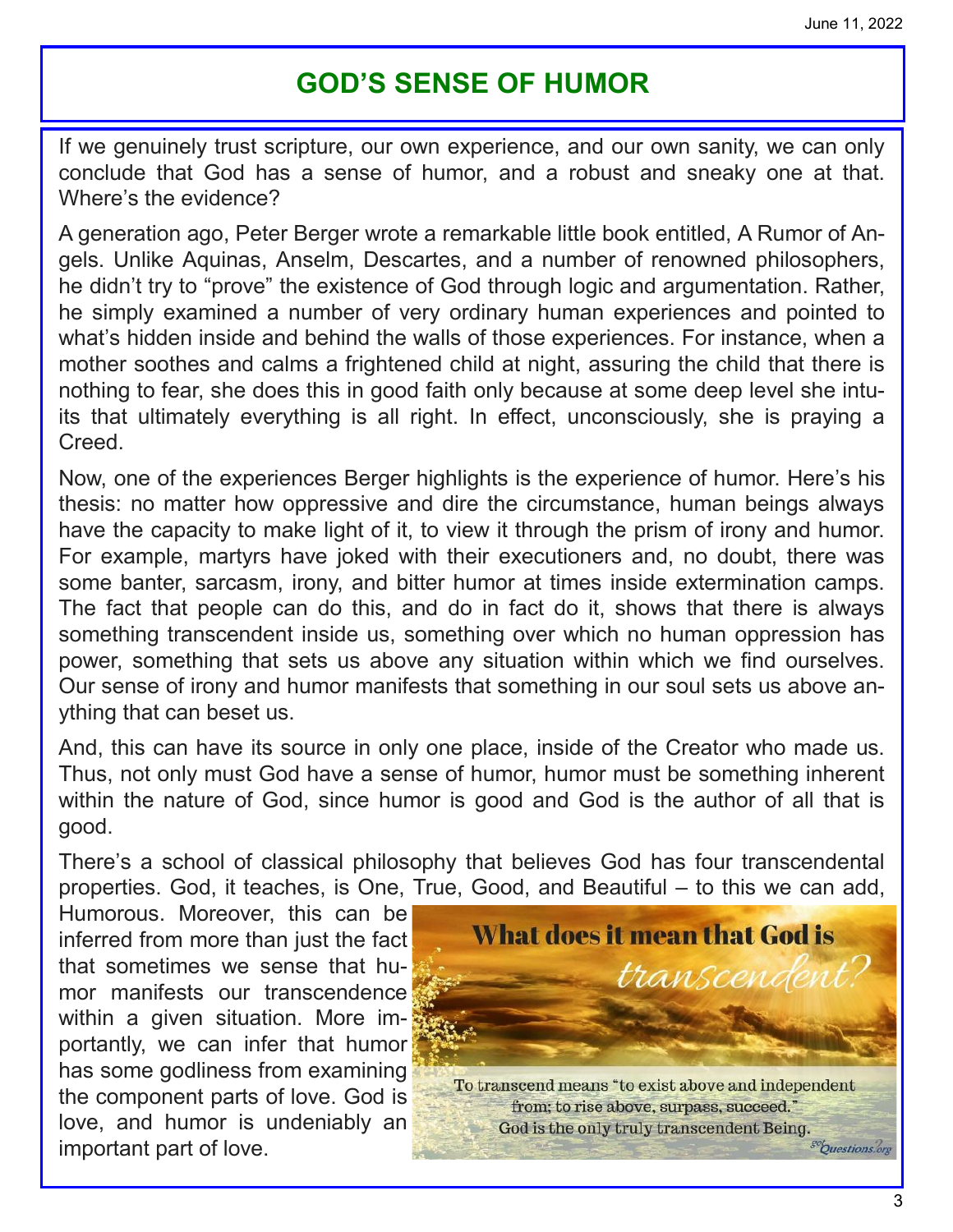When the classical Greek philosophers defined love, they highlighted a number of components within it, namely, erotic attraction, obsession, friendship, pragmatic arrangement, and altruism. However, they also highlighted another component, playfulness/banter/humor. How insightful. Humor along with healthy banter and playful teasing are part of the grease that enables us to sustain relationships long term, despite the inevitable over-familiarity, hurt, disappointment, and boredom that beset even the most loving relationships. Humor helps make it all work. Thus, since it is an innate part of love, it is an innate part of God.

## Does God have a sense of humor?



No one has a better developed sense of humor than the Ones who invented the whole concept of laughter.

Sadly, we don't often picture God that way. Christianity, Judaism, and Islam have this in common. We all picture God as male, celibate, solemn – and humorless. How might we picture God differently?

If you were to draw up a composite face representing God, whose face would you include in this picture? The pious face of the gentle, blond-haired Jesus with a lamb on his shoulder we see in our holy pictures? Images of a serenely composed and quiet Mary that

we see depicted in our statues of her? The face of Mother Teresa? The face of Therese of Lisieux? The face of Dorothy Day? Of Martin Luther King? Of Oscar Romero? Of Billy Graham? Of Henri Nouwen? Of Rachel Held Evans? The face of your mother or father? Would you also include the face of your favorite comedian or favorite wit? Jerry Seinfeld? Bette Midler? Rowan Atkinson? The mischievous face of your colorful uncle telling a joke?

Any picture of God's face needs to manifest an inner soul that is One, True, Good, Beautiful, but also Humorous and Mischievous. Funny, while I believe that God is the author of humor, I've never been enamored by the various artistic depictions of Jesus as laughing uproariously. Good idea, good intention, good theology, but to my taste, lacking the right nuance. That kind of laughing face has an ephemeral quality that too easily gives way to something else after it's had its moment. God's face, I suspect, has a quieter, sneaker, more permanent mischievousness to it.

If this is true, if God not only has a sense of humor but is also the author of humor itself, then humor is an important quality within sanctity and holiness. What makes for wholeness, maturity, holiness, love, and for the kind of person you want beside you at the table, here and at the eternal one in heaven? Certainly you want someone who manifests the qualities that Jesus asked for in the Sermon on the Mount – along with a warm, playful, and mischievous sense of humor.

Ron Rolheiser, San Antonio, Texas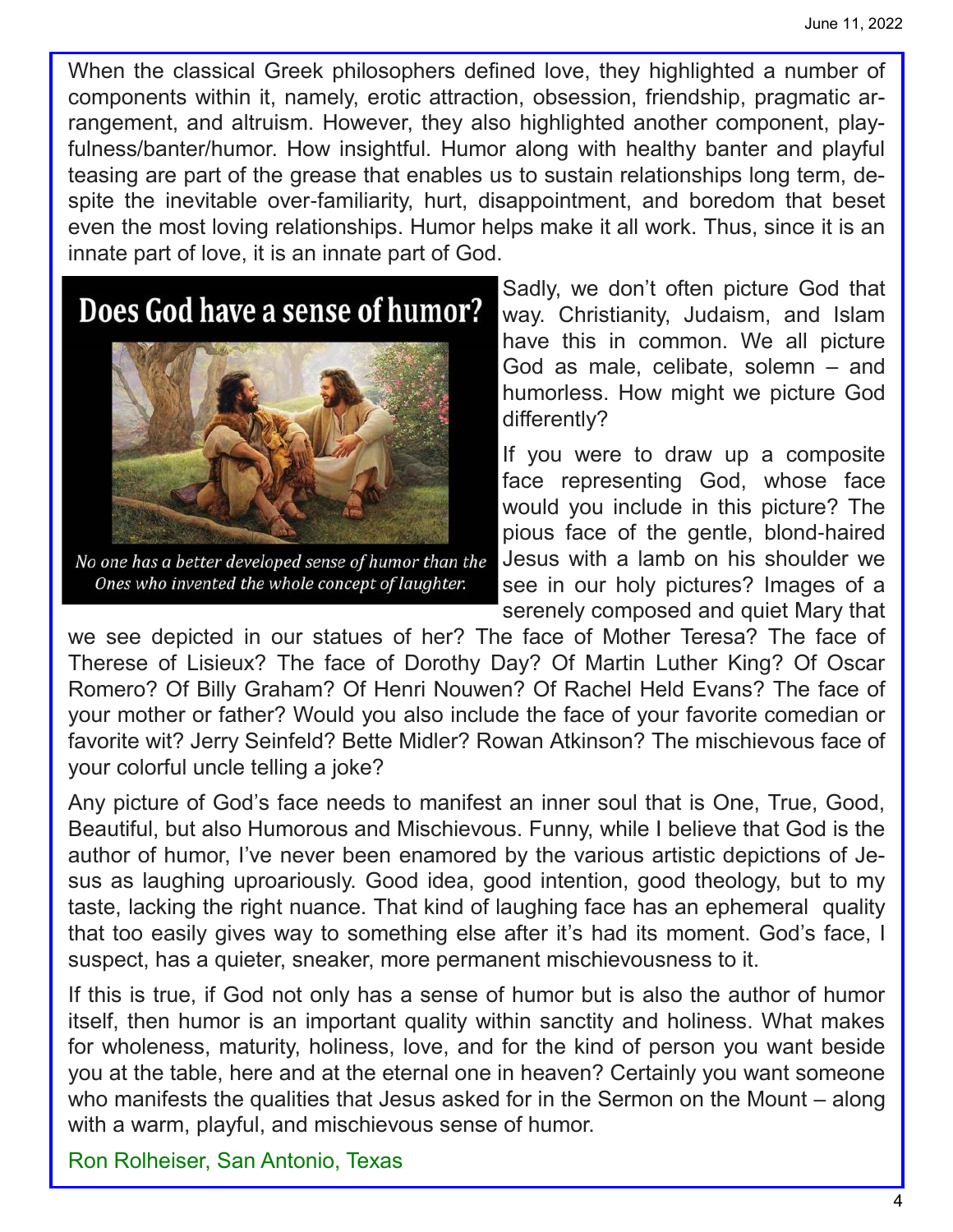## **THE PEARL OF GREAT PRICE AND ITS COST**

Thomas Aquinas once said, "Every choice is a renunciation".

Every choice is a series of renunciations: If I marry one person, I cannot marry anyone else; if I live in one place, I cannot live anywhere else; if I choose a certain career, that excludes many other careers; if I have this, then I cannot have that. The list could go on indefinitely. To choose one thing is to renounce others. That's the nature of choice.

In most areas of our lives, we do not feel this so painfully. We choose and there isn't a lot of sting to the loss. But the area of love is more sensitive. Here we feel the sting of loss more strongly and here we often find it hard to accept the real limits of life. What are those limits? They are the limits that come with being an infinite spirit in a finite world.

ukRate.com Every choice has its obverse, at is to say a renunciation, and so there is no difference between the act of choosing and the act of renouncing.

We are fired into this world with a madness that comes from the gods and has us believe that we are destined to embrace the cosmos itself. We don't want something, we want everything. That's a simple way, though a good one, of saying something that Christianity has always said, namely, that in body and soul we are meant to embrace everyone and we already hunger for that.

Perhaps we experience it most clearly in our sexuality, but the hunger is everywhere present in us. Our yearning is wide, our longing is infinite, our urge to embrace is promiscuous. We are infinite in yearning, but, in this life, only get to meet the finite.

That's what makes love difficult. We are over-charged for our own lives. We have divine fire inside us, want everything, yearn for the whole world, and yet, at a point, have to commit to one particular person, at one particular place, and in one very particular life, with all the limits that imposes.

Infinite desire limited by a finite choice, such is the nature of real life and love. Life and love, beyond the abstract and beyond the grandiosity of our own daydreams, involve hard, painful renunciation. But it is precisely that very renunciation that helps us grow up and makes our lives real in a way that our daydreams don't.

Ron Rolheiser, San Antonio, Texas

italo Calvino-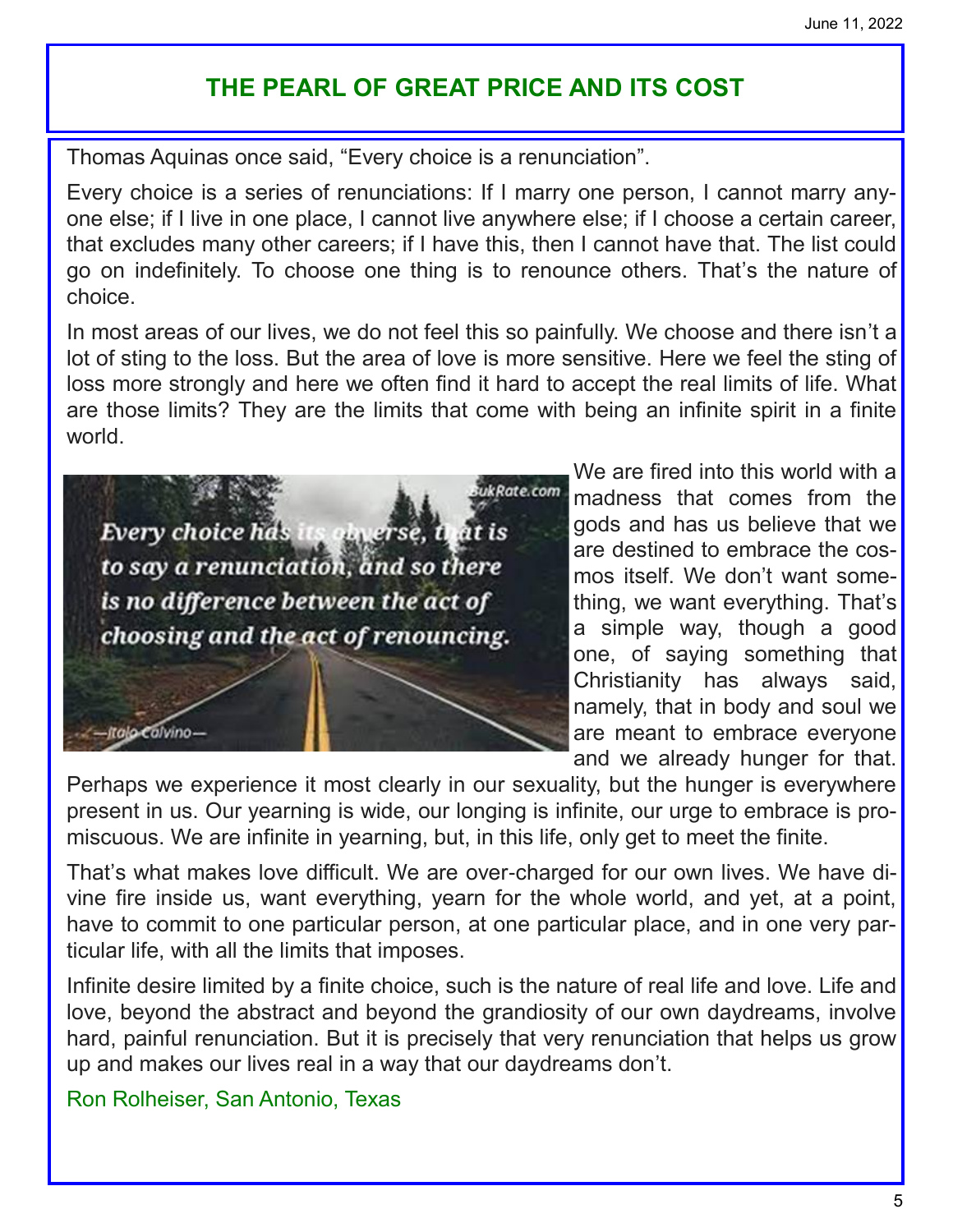## *READINGS FOR HOLY TRINITY SUNDAY*

#### **FIRST READING**

#### **A reading from the Book of Proverbs (Proverbs 8.22-31)**

Thus says the Wisdom of God:

"The Lord created me at the beginning of his work, the first of his acts of long ago. Ages ago I was set up, at the first, before the beginning of the earth. When there were no depths I was brought forth, when there were no springs abounding with water.

"Before the mountains had been shaped, before the hills, I was brought forth when he had not yet made earth and fields, or the world's first bits of soil.

"When he established the heavens, I was there, when he drew a circle on the face of the deep, when he made firm the skies above, when he established the fountains of the deep, when he assigned to the sea its limit, so that the waters might not transgress his command, when he marked out the foundations of the earth, then I was beside him, like a master worker; and I was daily his delight, rejoicing before him always, rejoicing in his inhabited world and delighting in the children of Adam."

#### **Thanks be to God**.

#### **RESPONSORIAL PSALM (Psalm 8)**

#### **Response: O Lord, our God, how majestic is your name in all the earth.**

When I look at your heavens, the work of your fingers, the moon and the stars that you have established; what is a man that you are mindful of him, or the son of man that you care for him? R.

Yet you have made him a little lower than the Angels, and crowned him with glory and honour. You have given him dominion over the works of your hands; you have put all things under his feet. R.

All sheep and oxen, and also the beasts of the field, the birds of the air, and the fish of the sea, whatever passes along the paths of the seas. R.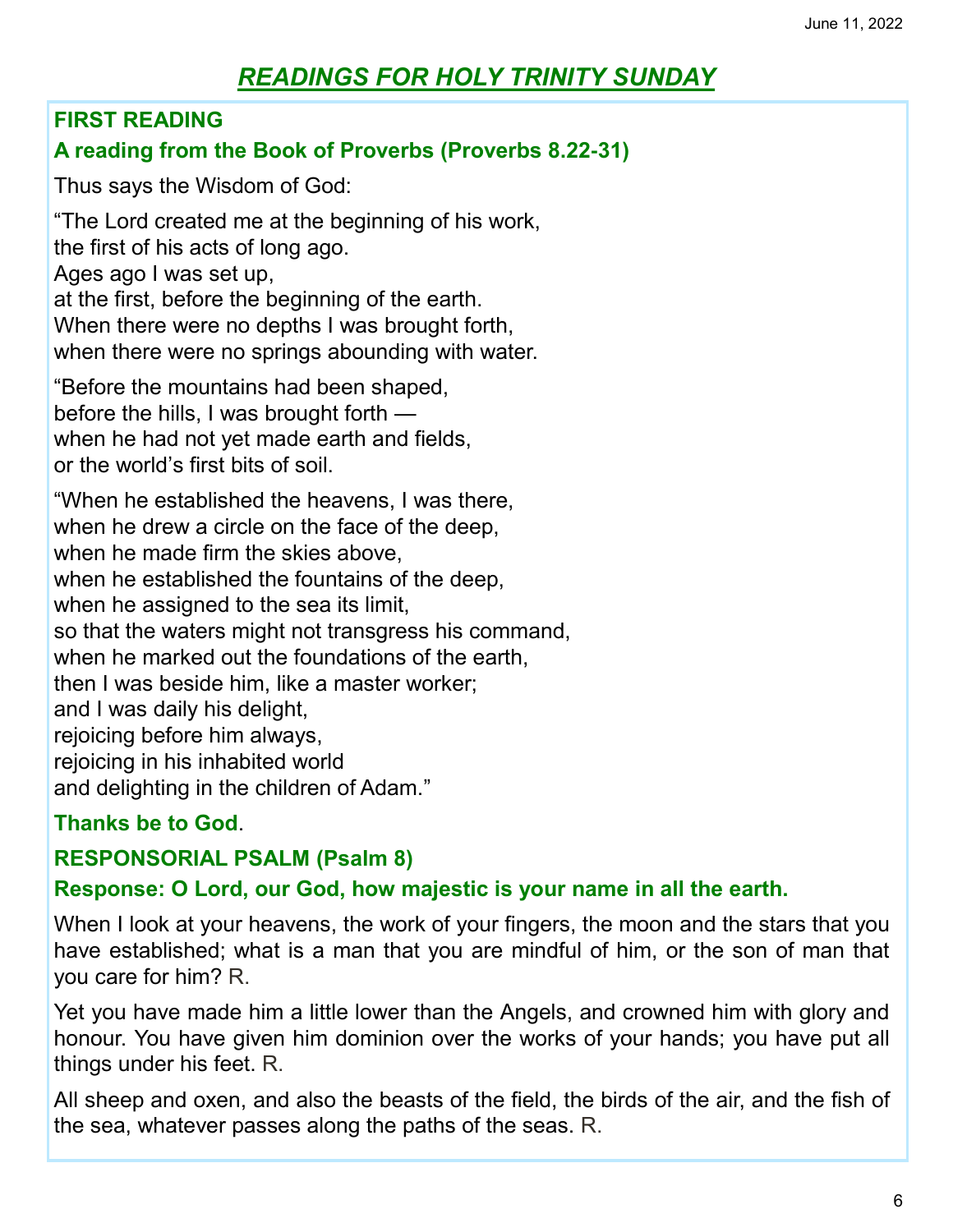#### **SECOND READING**

#### **A reading from Paul's letter to the Romans (Romans 5.1-5)**

Brothers and sisters: Since we are justified by faith, we have peace with God through our Lord Jesus Christ, through whom we have obtained access to this grace in which we stand; and we boast in our hope of sharing the glory of God.

And not only that, but we also boast in our sufferings, knowing that suffering produces endurance, and endurance produces character, and character produces hope, and hope does not disappoint us, because God's love has been poured into our hearts through the Holy Spirit that has been given to us.

#### **Thanks be to God**

#### **GOSPEL ACCLAMATION**

#### **Alleluia. Alleluia.**

Glory to the Father, the Son, and the Holy Spirit: to God who is, who was, and who is to come.

#### **Alleluia.**

#### **GOSPEL READING**

#### **A reading from the Gospel according to John (John 16.12-15)**

Jesus said to his disciples: "I still have many things to say to you, but you cannot bear them now. When the Spirit of truth comes, he will guide you into all the truth; for he will not speak on his own, but will speak whatever he hears, and he will declare to you the things that are to come. He will glorify me, because he will take what is mine and declare it to you. All that the Father has is mine. For this reason I said that he will take what is mine and declare it to you."